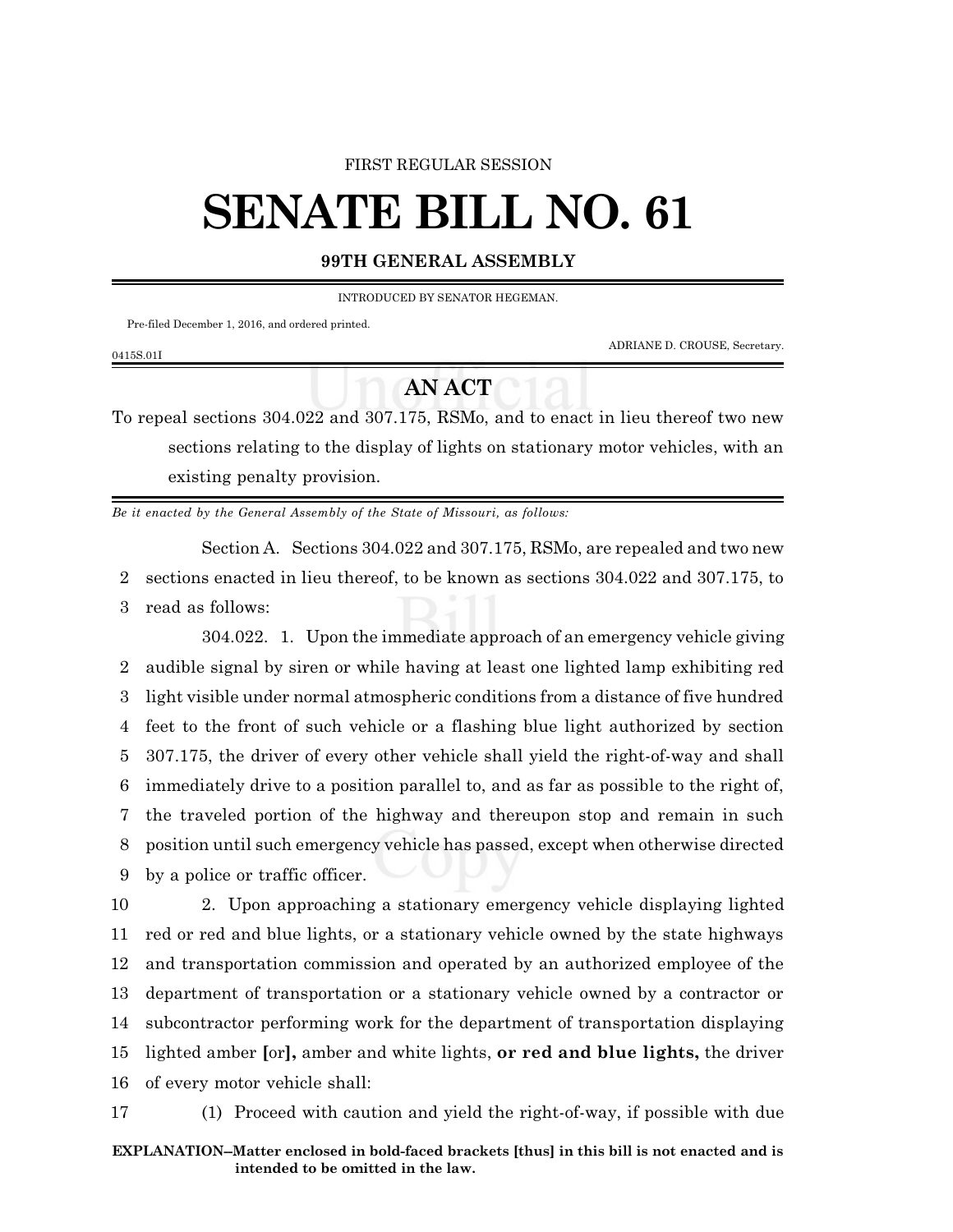lanes with not less than two lanes proceeding in the same direction as the approaching vehicle; or

 (2) Proceed with due caution and reduce the speed of the vehicle, maintaining a safe speed for road conditions, if changing lanes would be unsafe or impossible.

 3. The motorman of every streetcar shall immediately stop such car clear of any intersection and keep it in such position until the emergency vehicle has passed, except as otherwise directed by a police or traffic officer.

4. An "emergency vehicle" is a vehicle of any of the following types:

 (1) A vehicle operated by the state highway patrol, the state water patrol, the Missouri capitol police, a conservation agent, or a state park ranger, those vehicles operated by enforcement personnel of the state highways and transportation commission, police or fire department, sheriff, constable or deputy sheriff, federal law enforcement officer authorized to carry firearms and to make arrests for violations of the laws of the United States, traffic officer or coroner or by a privately owned emergency vehicle company;

 (2) A vehicle operated as an ambulance or operated commercially for the purpose of transporting emergency medical supplies or organs;

 (3) Any vehicle qualifying as an emergency vehicle pursuant to section 307.175;

 (4) Any wrecker, or tow truck or a vehicle owned and operated by a public utility or public service corporation while performing emergency service;

 (5) Any vehicle transporting equipment designed to extricate human beings from the wreckage of a motor vehicle;

 (6) Any vehicle designated to perform emergency functions for a civil defense or emergency management agency established pursuant to the provisions of chapter 44;

 (7) Any vehicle operated by an authorized employee of the department of corrections who, as part of the employee's official duties, is responding to a riot, disturbance, hostage incident, escape or other critical situation where there is the threat of serious physical injury or death, responding to mutual aid call from another criminal justice agency, or in accompanying an ambulance which is transporting an offender to a medical facility;

(8) Any vehicle designated to perform hazardous substance emergency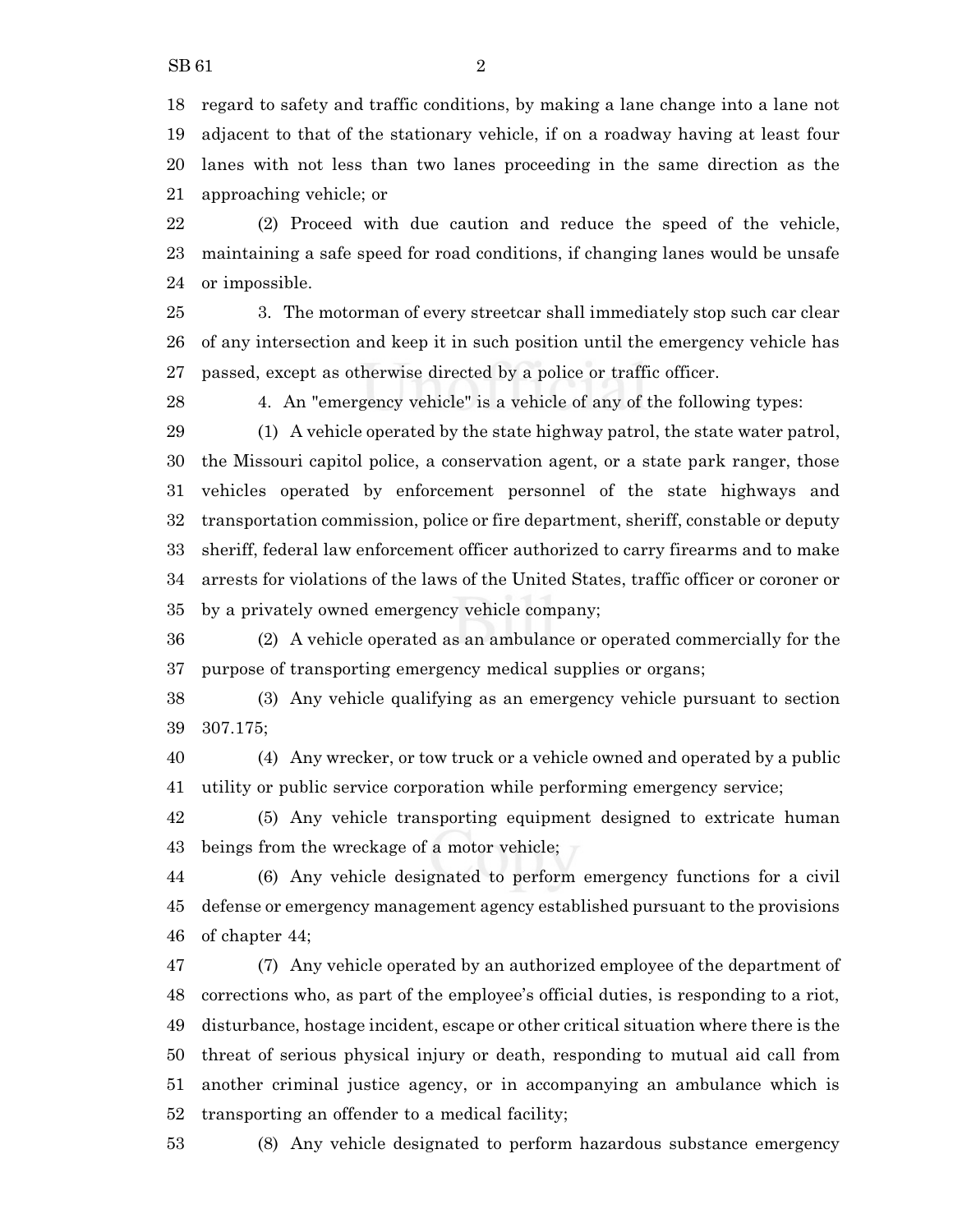functions established pursuant to the provisions of sections 260.500 to 260.550; or

 (9) Any vehicle owned by the state highways and transportation commission and operated by an authorized employee of the department of transportation that is marked as a department of transportation emergency response or motorist assistance vehicle.

 5. (1) The driver of any vehicle referred to in subsection 4 of this section shall not sound the siren thereon or have the front red lights or blue lights on except when such vehicle is responding to an emergency call or when in pursuit of an actual or suspected law violator, or when responding to, but not upon returning from, a fire.

(2) The driver of an emergency vehicle may:

 (a) Park or stand irrespective of the provisions of sections 304.014 to 304.025;

 (b) Proceed past a red or stop signal or stop sign, but only after slowing down as may be necessary for safe operation;

 (c) Exceed the prima facie speed limit so long as the driver does not endanger life or property;

 (d) Disregard regulations governing direction of movement or turning in specified directions.

 (3) The exemptions granted to an emergency vehicle pursuant to subdivision (2) of this subsection shall apply only when the driver of any such vehicle while in motion sounds audible signal by bell, siren, or exhaust whistle as may be reasonably necessary, and when the vehicle is equipped with at least one lighted lamp displaying a red light or blue light visible under normal atmospheric conditions from a distance of five hundred feet to the front of such vehicle.

 6. No person shall purchase an emergency light as described in this section without furnishing the seller of such light an affidavit stating that the light will be used exclusively for emergency vehicle purposes.

7. Violation of this section shall be deemed a class A misdemeanor.

307.175. 1. Motor vehicles and equipment which are operated by any member of an organized fire department, ambulance association, or rescue squad, whether paid or volunteer, may be operated on streets and highways in this state as an emergency vehicle under the provisions of section 304.022 while responding to a fire call or ambulance call or at the scene of a fire call or ambulance call and